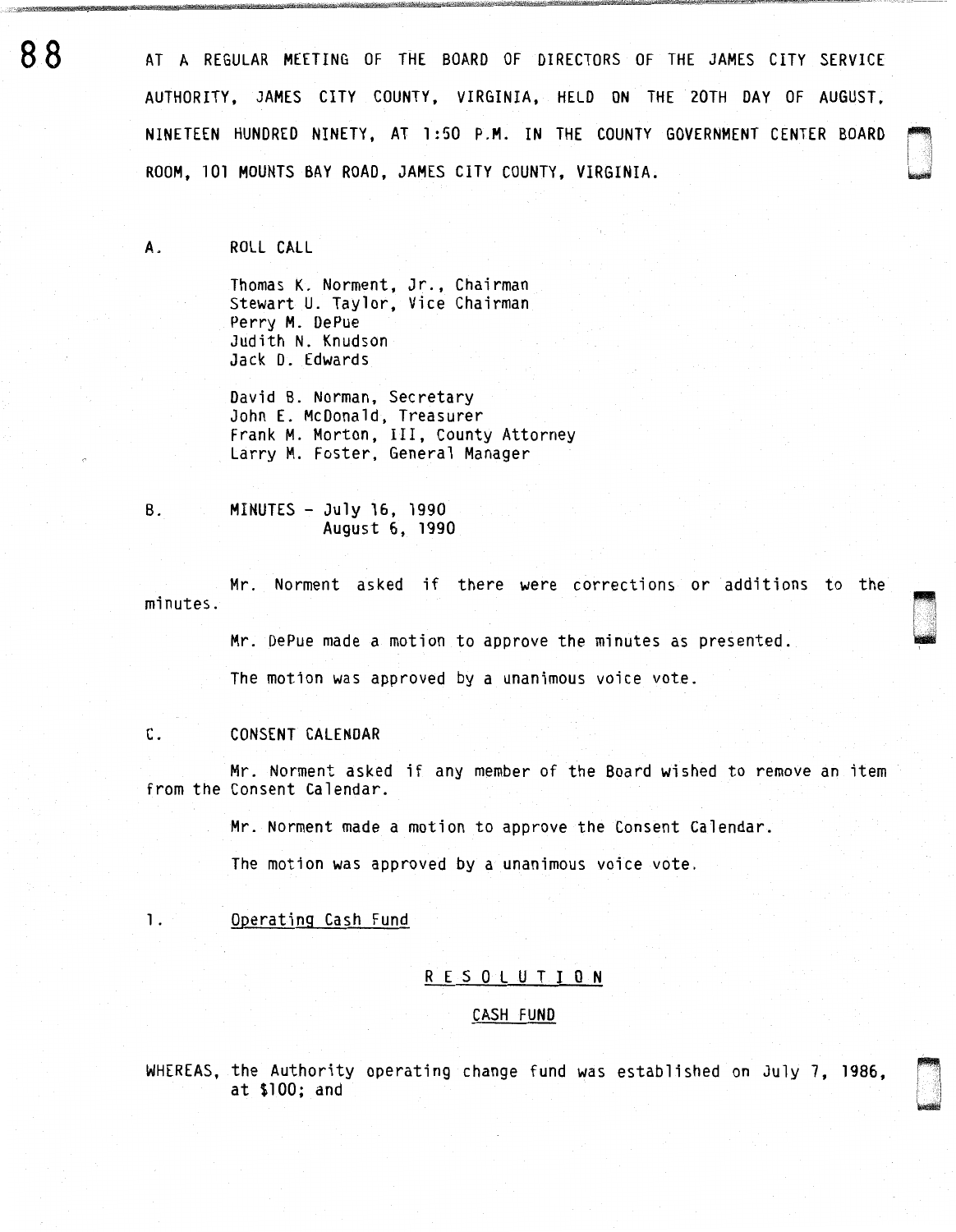WHEREAS, a need exists to increase the change fund from \$100 to \$500 for the purpose of making change for Authority customers.

NOW, THEREFORE, BE IT RESOLVED that the Board of Directors of the James City Service Authority, James City County, Virginia, does hereby authorize its Treasurer to issue a check or checks from the General Fund to increase the change fund up to but not exceeding \$500.

2. Request to Connect to JCSA Sewer Lines in Annexation Area

# R E S 0 L U T I 0 N

## REQUEST TO CONNECT TO JCSA SEWER LINES IN ANNEXATION AREA

WHEREAS, the City of Williamsburg has requested authorization from the Board to allow connection to sewer lines owned by the James City Service Authority located in areas annexed by the City; and

WHEREAS, the Annexation Agreement allows for connection to Authority sewer lines located within the annexation areas.

NOW, THEREFORE, BE IT RESOLVED that the Board of Directors of the James City Service Authority, James City County, Virginia, authorizes connection to Authority sewer lines as described below:

Owner Location Normal Flow -- Edward and Eula Radcliffe Lot 12, Roland Street 400 GPD

E. BOARD REQUESTS ANO DIRECTIVES - None

Mr. Norment convened the Board into a work session on the Kingspoint Subdivision sewer system at 1:52 p.m.

Mr. Albert Woodward, 105 Northpoint, spokesman for the Kingspoint Community Association, requested establishment of a community committee to evaluate the staff recommendation and prepare a statement from that recommendation and the community's desires.

After considerable discussion, the Board of Directors agreed to form a committee consisting of five residents of Kingspoint, Judith Knudson as Chairperson, representative of AES engineering firm, representative of Rickmond engineering firm, and Larry Foster.

The Board further agreed that the committee's charge would be: l) review proposals, alternatives and information; 2) prepare a recommendation that does not include a solution but is appreciably more expansive than the staff's recommendation; 3) report to be made at the September 17, 1990, Board

스그속 박 등장

89